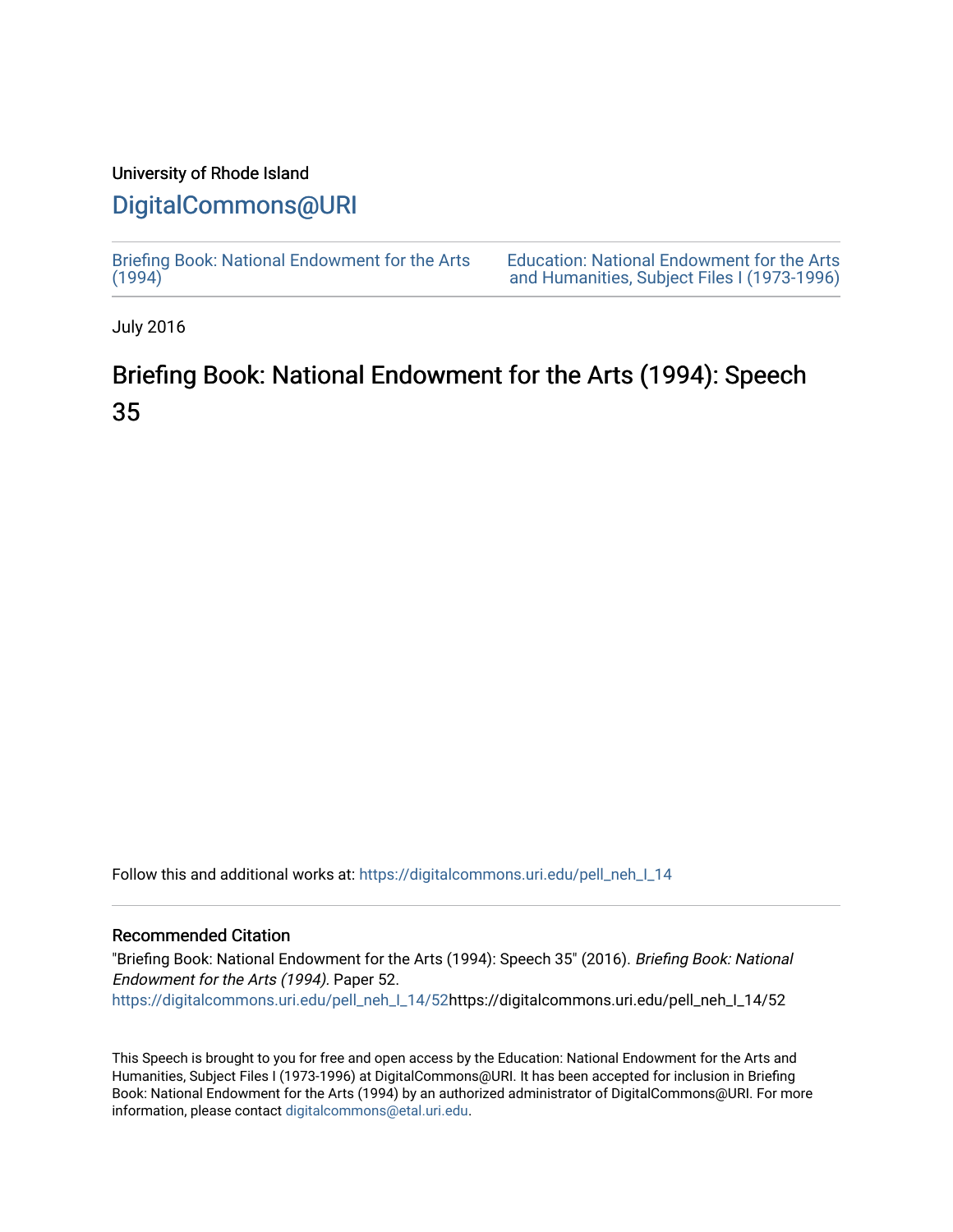### STATEMENT OF SENATOR CLAIBORNE PELL

Mr. President, I fear that some among us have the misperception that the taxpayer dollars going to the National Endowment for the Arts are merely a charity, a handout. Nothing could be further from the truth. Arts activities are a significant economic bounty for this country, worth many billions of dollars to our economy every year. The arts fostered by the National Endowment encourage national and international tourism, attract and retain businesses in our communities, stimulate real estate development and contribute to the tax base.

Studies have shown that for every dollar the Endowment invests in the arts, there is created a tenfold return in jobs, services and contracts. San Antonio, Texas; Greenville, Mississippi; Oklahoma City, Oklahoma; and Birmingham, Alabama are among the cities whose impact studies have shown the enormous economic contribution of the arts.

In fiscal years 1992 and 1993, Arts Endowment grants of approximately \$120 million each year drew matching grants of between 1.1 and 1.4 billion dollars. An estimated 1.3 million full time jobs are supported by the arts and \$25.3 billion is earned. From this income, local governments receive \$790 million in taxes and fees; state governments receive \$1.2 billion and the Federal government receives \$3.4 billion in income tax revenue.

Mr. President, the tiny proportion of the federal budget set aside for supporting the arts and culture in our society -- less than two ten thousandths of one percent -- is one of the foremost examples of federal investment in the U.S. economy. European nations understand this fact. At present, France provides \$32 per capita to